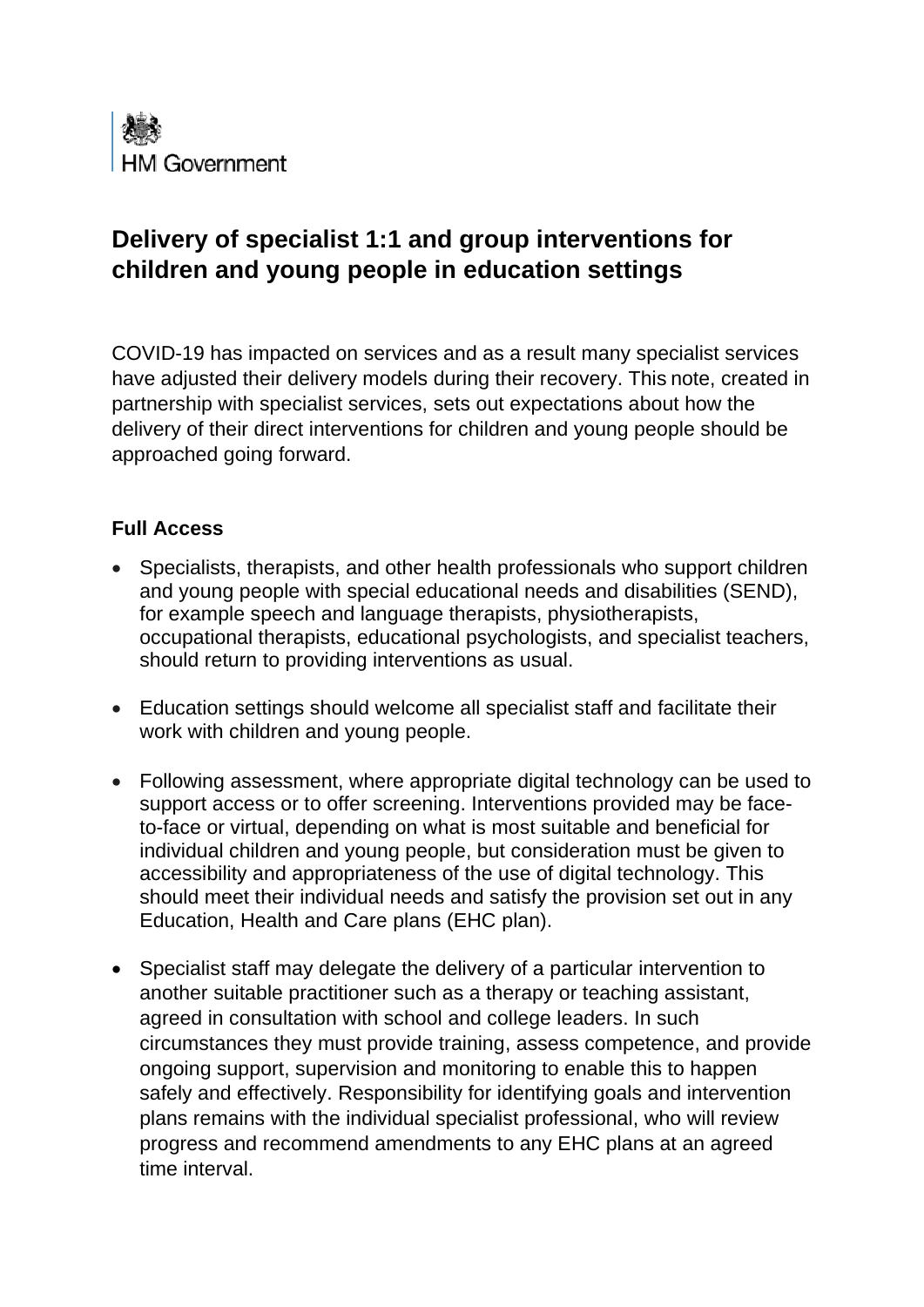- Interventions may require observing young people undertaking a range of activities or situations to fully understand their needs. Where education settings have physical space capacity, access to a separate space for specific individual and small group work would be helpful for those children and young people whose needs would be best met in this environment.
- As set out in the SEND Code of Practice the provision of specialist support must be protected for children and young people who have this support set out in their EHC plans. Where children and young people have to selfisolate, specialist services, education settings and local authorities should work collaboratively to facilitate continued access to the services. This may include delivering services virtually in the family home or by coaching/training parents and carers to deliver specific interventions as deemed appropriate in any individual situation.

## **Safety**

- Health and education providers should be supported by local partners to review and build on existing, bespoke risk assessments if necessary. This will allow the settings to consider any adaptations that they may need.
- Health and education professionals should have consideration for advice and guidance published by Public Health England (PHE), the National Health Service England (NHSE), their employers, their professional bodies/trade unions, the Department for Education and the Health and Safety Executive (HSE).<sup>1</sup> These are listed below.
- Specialist staff will be aware of the most appropriate [PPE](https://www.gov.uk/government/publications/safe-working-in-education-childcare-and-childrens-social-care/the-use-of-personal-protective-equipment-ppe-in-education-childcare-and-childrens-social-care-settings-including-for-aerosol-generating-procedure) for their role due to the variety of settings they work in, and the type of contact required for some assessments, interventions, and communication. The health and safety measures put in place by the setting should be followed, along with those of the individual specialist professionals' respective employers.
- Health professionals attending education settings may be following slightly different guidance from PHE if they are identified as a close contact of a positive case. This is because, as they work across multiple health, education, and care settings, they will come into contact with a wide variety of people, many of whom will be clinically extremely vulnerable.

<sup>&</sup>lt;sup>1</sup> [DfE: Health and safety responsibilities and duties for schools;](https://www.gov.uk/government/publications/health-and-safety-advice-for-schools/responsibilities-and-duties-for-schools) [DfE: COVID-19 guidance documents;](https://www.gov.uk/coronavirus/education-and-childcare) [PHE: COVID-19 guidance documents;](https://www.gov.uk/government/collections/coronavirus-covid-19-list-of-guidance) [HSE: Health and safety in education settings;](https://www.hse.gov.uk/services/education/index.htm) [PHE guidance for](https://www.england.nhs.uk/coronavirus/publication/updated-phe-guidance-on-nhs-staff-and-student-self-isolation-and-return-to-work-following-covid-19-contact/)  [NHS staff following COVID-19 contact](https://www.england.nhs.uk/coronavirus/publication/updated-phe-guidance-on-nhs-staff-and-student-self-isolation-and-return-to-work-following-covid-19-contact/)